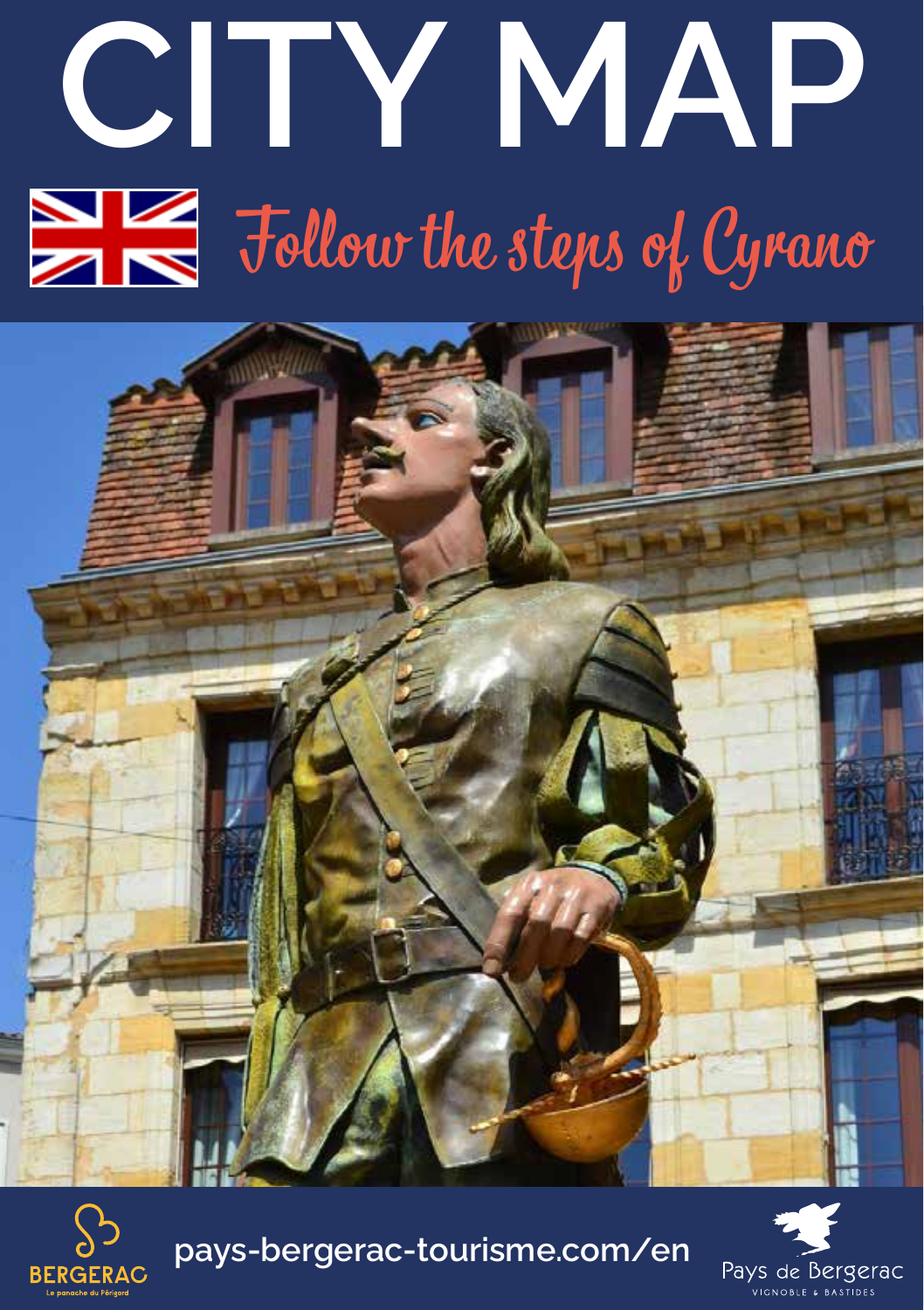Follow the steps of Cyrano



#### **1. Le Quai Salvette**

The town was based around its boat port for centuries. Quai Salvette replaced the medieval docks in 1838. Today it stands on the site of the former castle around which the small town grew in the 11th century. Belvedere over the Dordogne, archaeological replicas of barges, indication of the height of most important floods. Picnic facilities.

#### **From rue du Quai Salvette, continue rue du Port: échelle des crues. Take rue du Quai Salvette.**





#### **Quai Cyrano | Culture, Vin & Tourisme**

Ideally located on the port on the edge of the Dordogne, Quai Cyrano is the happy marriage between the Bergerac Sud Dordogne **Tourist Office** and the Bergerac - Duras **Wine House**.

You will find all the information you need to make the most of your stay: recommendations on sites to discover and leisure activities to enjoy, explanations on the appellations, advice on how to find the best local wines... And that's not all! You will of course be able to do some shopping in the **store** (bookstore, souvenirs, local products), **rent a bike** and enjoy the **wine bar**, which will offer you a selection of wines to taste every week. All you have to do is choose the ideal place: the cocooning atmosphere of the wine house, the summer atmosphere of the **terrace with a view on the Dordogne** or the relaxing atmosphere of the **Cloître des Récollets**...

#### **April to Oct. 7/7 | Nov. to March Monday - Saturday 05 53 57 03 11 |quai-cyrano.com**

#### **From Quai Salvette, take rue des Conférences.**

#### **2. La Minoterie des Grands-Moulins**

The Flourmill exported its produce to Bordeaux and the Antilles colonies in the 18th century. Remains of the ancient mill. City Museum (history of the town, of barging tradition, of the local vineyard).

**From rue des Conférences, take rue du Grand-Moulin, and get to place de la Mirpe.**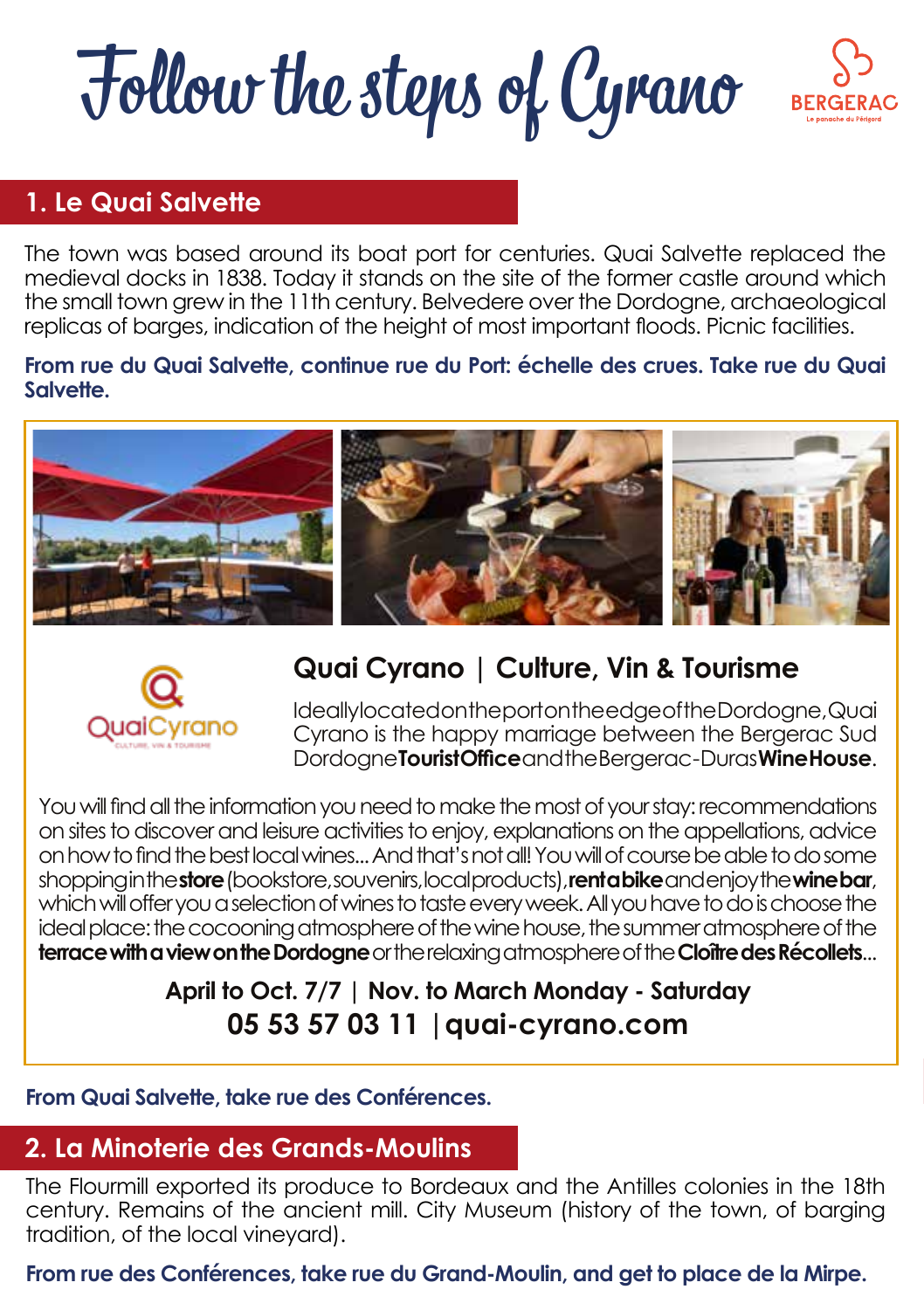Follow the steps of Cyrano



#### **3. Place de la Mirpe**

The flour market used to be held in the middle of the original small town. Picturesque wood-timbered houses - statue of Cyrano de Bergerac (by Jean Varoqueau - 1977).



### Cyrano de Bergerac

In 1385 Ramond de la Rivière was awarded lands situated in the Chevreuse Valley south-west of Paris by King Charles VI, for his contribution to recapturing Bergerac from the English. This led him to name the whole estate Bergerac. Some 300 years later, it was in these lands that Hercule Savinien de

Cyrano spent his childhood.

Born in 1619 in Paris, he embarked at a young age on a brief military career as part of the company of Gascon Musketeers (it was at this time that he added "de Bergerac" to his name) ; then, without renouncing his bitter and quarrelsome spirit, he resumed his studies and made a name for himself in the field of poetry and literature with his visionary and libertarian side. His writings constantly move between intellectual and scientific curiosity. He died in an accident in Paris in 1655.

It was Hercule Savinien who inspired the heroic and poignant character created by Edmond Rostand in 1897 when he first wrote "Cyrano de Bergerac" for the Porte Saint-Martin theatre. Today, with no less than 2 statues (**3** and **13**), the town of Bergerac pays homage to this hero, more present than ever, to whom it owes much of its fame.

**Go on and get to place du Dr. Cayla.**

#### **4. Place du Docteur Cayla**

Protestant temple, neo-classical façade (1870), Notre-Dame du Château church. Behind these two large openings is the Cloister of the Recollets. This magnificent building from the 17th century was created by the monks of this Franciscan order. Free tour (river side entrance).

#### **Take rue de l'Ancien Pont .**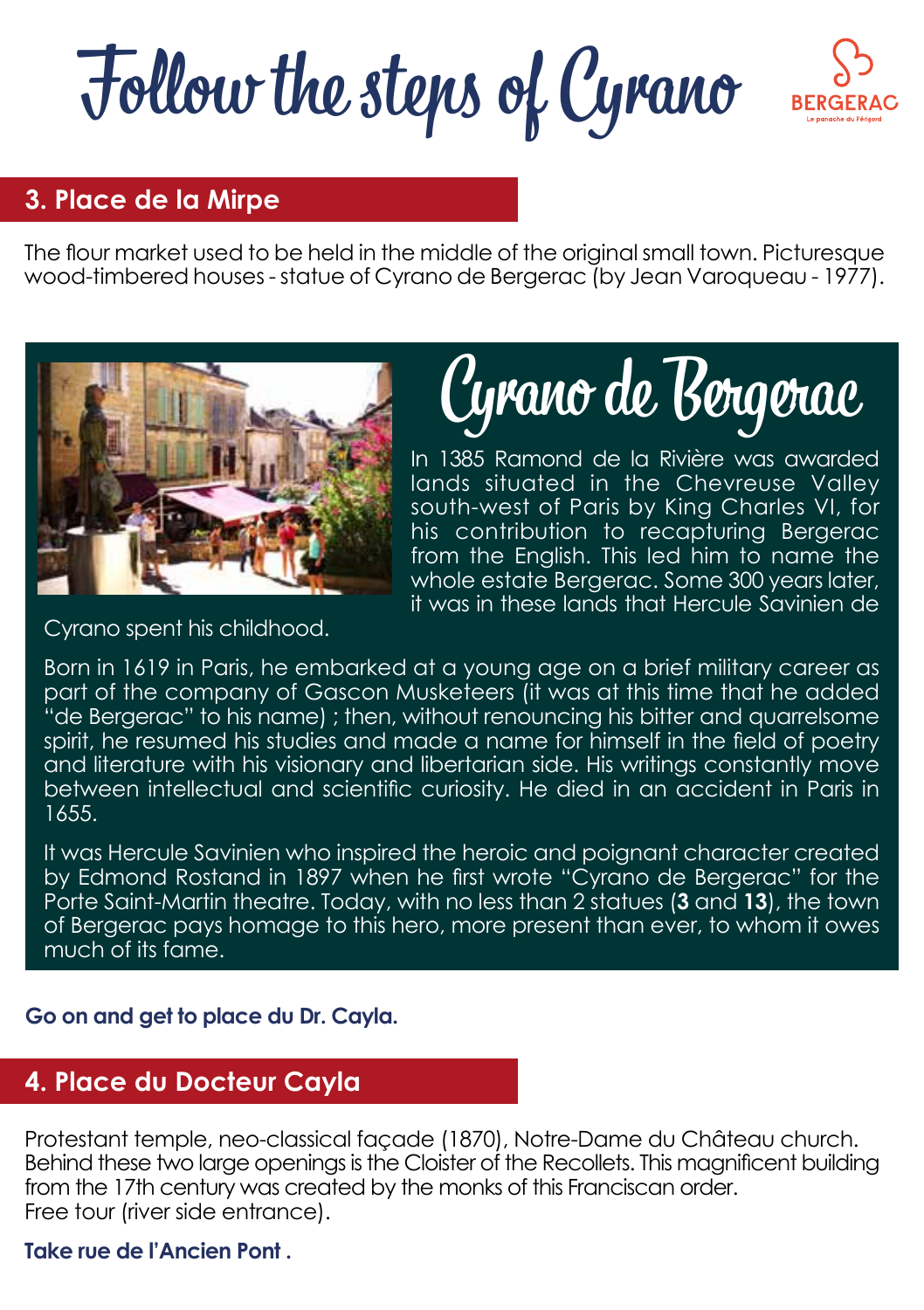Follow the steps of Cyrano



#### **5. Les maisons « dites des Consuls »**

"Les Consuls" houses, medieval houses exemplifying 14th century bourgeois architecture.

#### **Take rue de l'Ancien Pont.**

The Tobacco Museum

Don't worry! The tobacco museum is neither intended to promote smoking nor is only of interest to smokers. Its collections, unique in Europe, tell the story of an exceptional plant with a singular destiny as both a divine and cursed product. Originating in the Americas, where it was first used more than 3,000 years ago, before it conquered first Africa and then the world.

In the museum auditorium and the galleries displaying rare items, discover the history of the uses of tobacco and objects related to its consumption. **00 33 (0)5 53 63 04 13**

**Free** Sunday of the month

#### **6. Maison Peyrarède**

Built by a wealthy family of fabric merchants in the early 17th century. Called Château Henri IV; legend has it that King Louis XIII stayed in the mansion when he personally came to recapture the city from the Huguenots in 1621.

Rue de l'Ancien Pont. Houses from 16th et 17th century.

To the left of the rue de l'Ancien Pont, on the place du Feu: Entrance to the Tobacco Museum.

Wood-timbered house, with wrought corner posts (16th century).

#### **From « rue de l'Ancien Pont », take « rue Hyppolite Taine » towards the bridge.**

#### **7. Pont de Bergerac**

From the Middle Ages to the end of the Old Regime, Bergerac was the only town in the Dordogne Valley where travellers could find a bridge to cross the great river. The river flooded in 1783 and swept away the original bridge. It was replaced by the current stone and brick bridge between 1822 and 1825.

**From one bank to the next go up Faubourg de la Madeleine to see the city's riverside and follow n°8,9,10 ; otherwise you can squeeze and directly get to N°11 : red Tour.**

#### **8. Place Barbacane**

Abutment of the former medieval bridge, belvedere over the city's riverside, picnic and rest area. From square Marcel GUICHARD, there's a ramp to go to the edge of the Dordogne.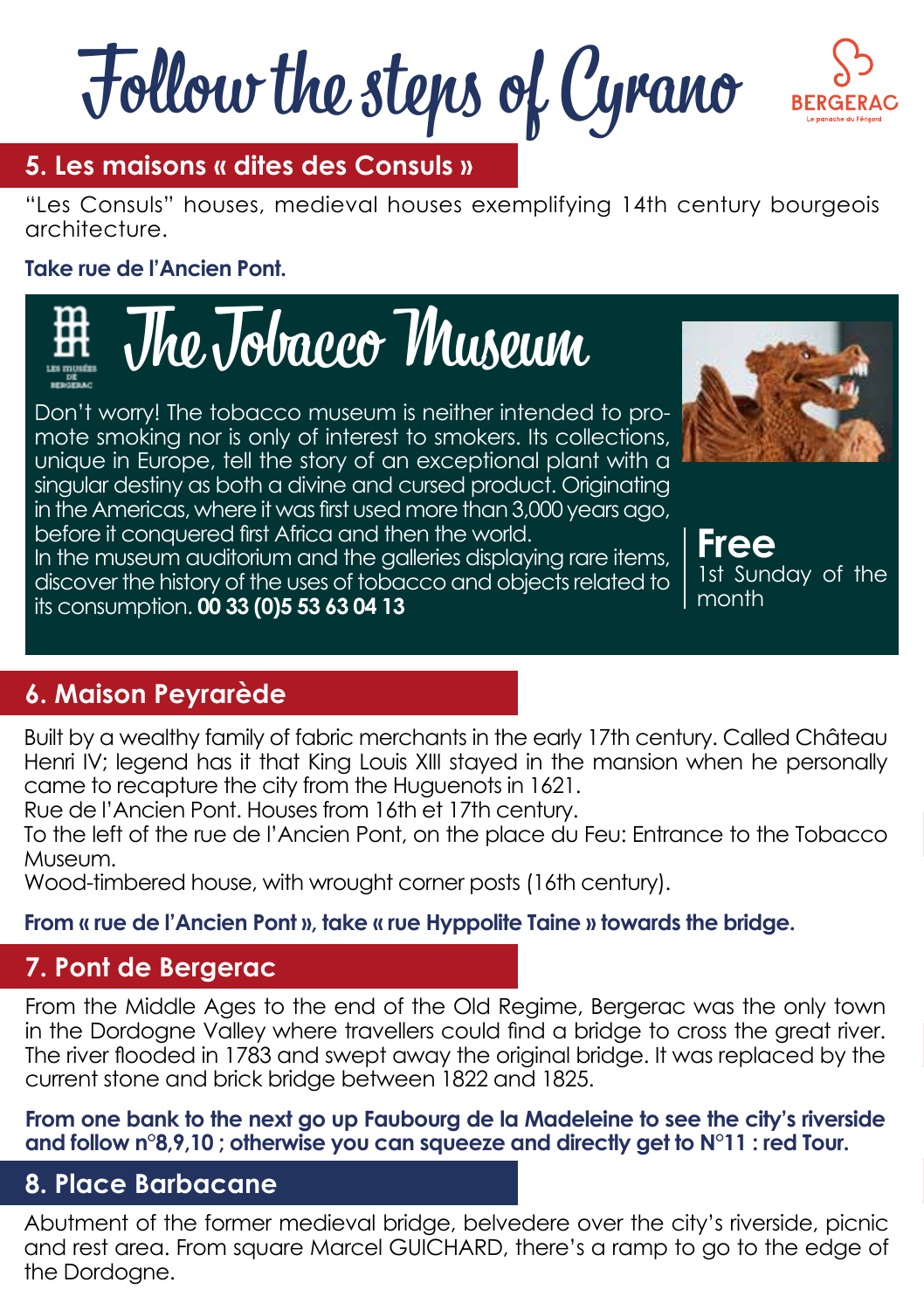## Follow the steps of Cyrano



### **Markets**

**Tuesday** Parvis de l'Eglise Notre Dame (15) Organic market from 4pm to 7pm

**Wednesday and Saturday** 

Parvis de l'Eglise Notre Dame (15) et Place Louis de la Bardonnie (25) Market from 7am to 1pm.

**Friday** Place de la Madeleine (9) Market from 7am to 1pm





**Tuesday to Saturday 7am to 1pm and 3pm to 7pm**

Butcher, charcutier, caterer, bakery, pastry shop, cheese, seafood, fruits & vegetables, restaurant, oriental products.

#### **9. Place de La Madeleine**

La Madeleine Church : neo-classical style, market on Friday morning, the"Fountain of Salmons" : a sculpture by Videaux, celebrating the Dordogne's wealth of fish; Café Vedry : one of the oldest "café" in France.

#### **10. Rue Fonsivade**

Just below place de La Butte, Fonsivade washhouse, bridge vista.

**Come back to northside, straight on, rue Neuve d'Argenson and first street on the left : rue du château then on the right rue St Clar. Picturesque wood-timbered houses , 16th – 18th century. At the end of rue St Clar, turn right in rue d'Albret then left rue Neuve d'Argenson until place Doublet.**

#### **11. Hôtel de Ville**

The City Hall, formerly an Hospital (XVII-XIXth century).

**Take on your left rue Albéric Cailloux.**

#### **12. La Maison Doublet**

During the Wars of Religion in May 1577, plenipotentiaries from the "Bergerac peace" conference preparing the Edict of Nantes (1598) met in the Doublet family home which is next to the fontaine de Mazeaux.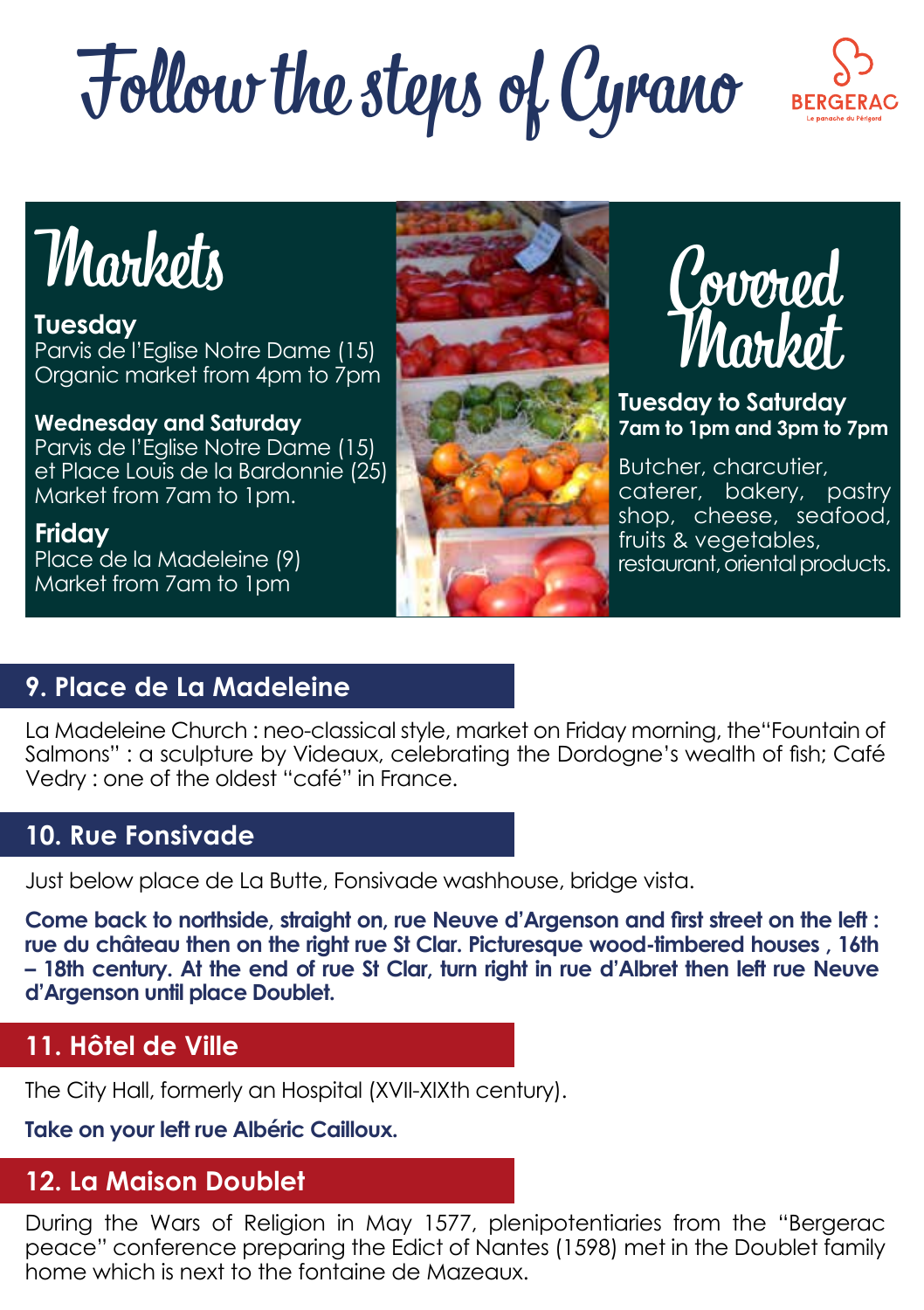



**M**

**14**

 $\overline{a}$ 

r. des Fontaines **26**

 $\begin{picture}(180,190) \put(0,0){\line(1,0){10}} \put(10,0){\line(1,0){10}} \put(10,0){\line(1,0){10}} \put(10,0){\line(1,0){10}} \put(10,0){\line(1,0){10}} \put(10,0){\line(1,0){10}} \put(10,0){\line(1,0){10}} \put(10,0){\line(1,0){10}} \put(10,0){\line(1,0){10}} \put(10,0){\line(1,0){10}} \put(10,0){\line(1,0){10}} \put(10,0){\line$ 

**Eglise Saint Jacques**

r. Gaudra

ru e  $\sigma$ 

Pr. Pozzi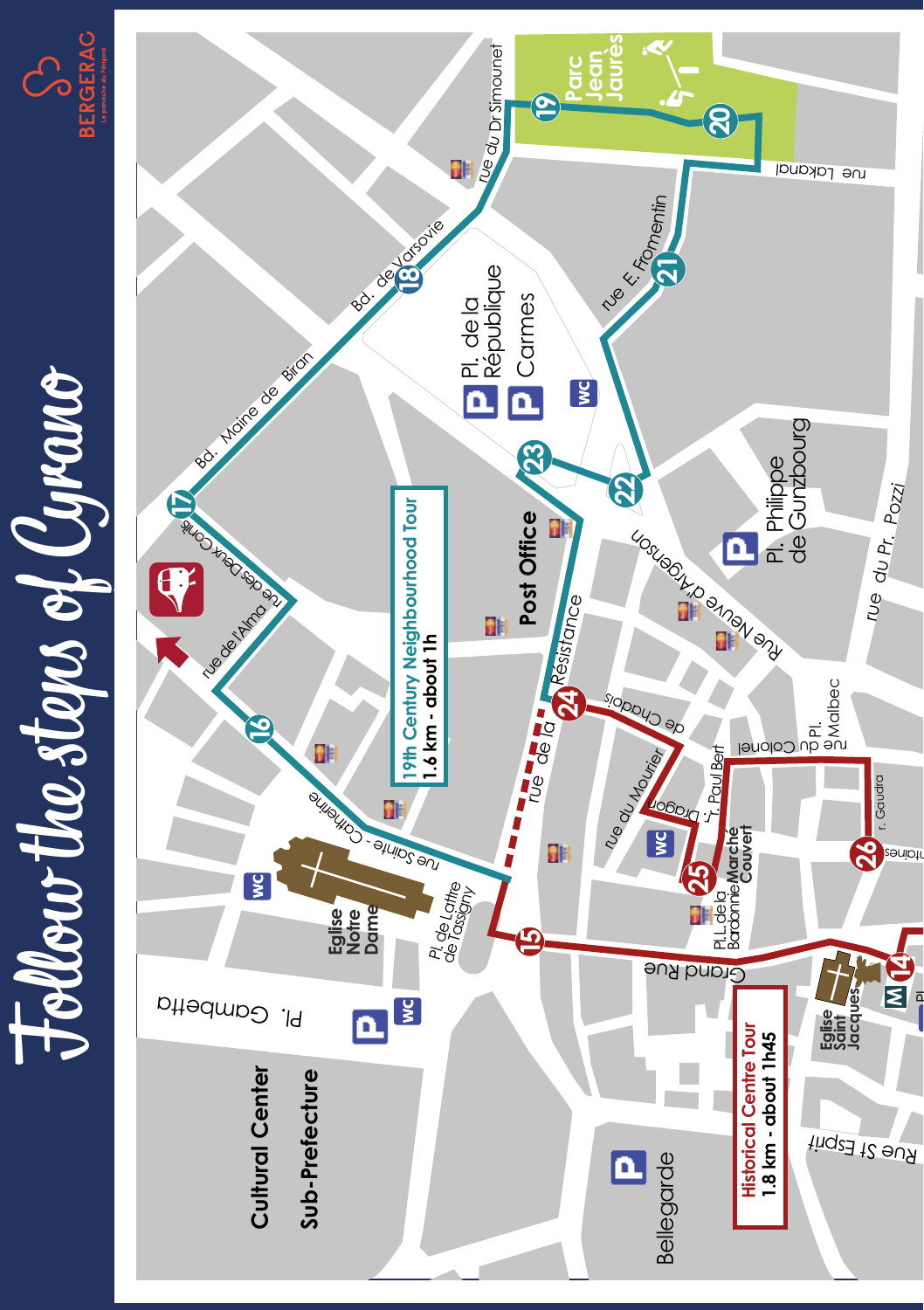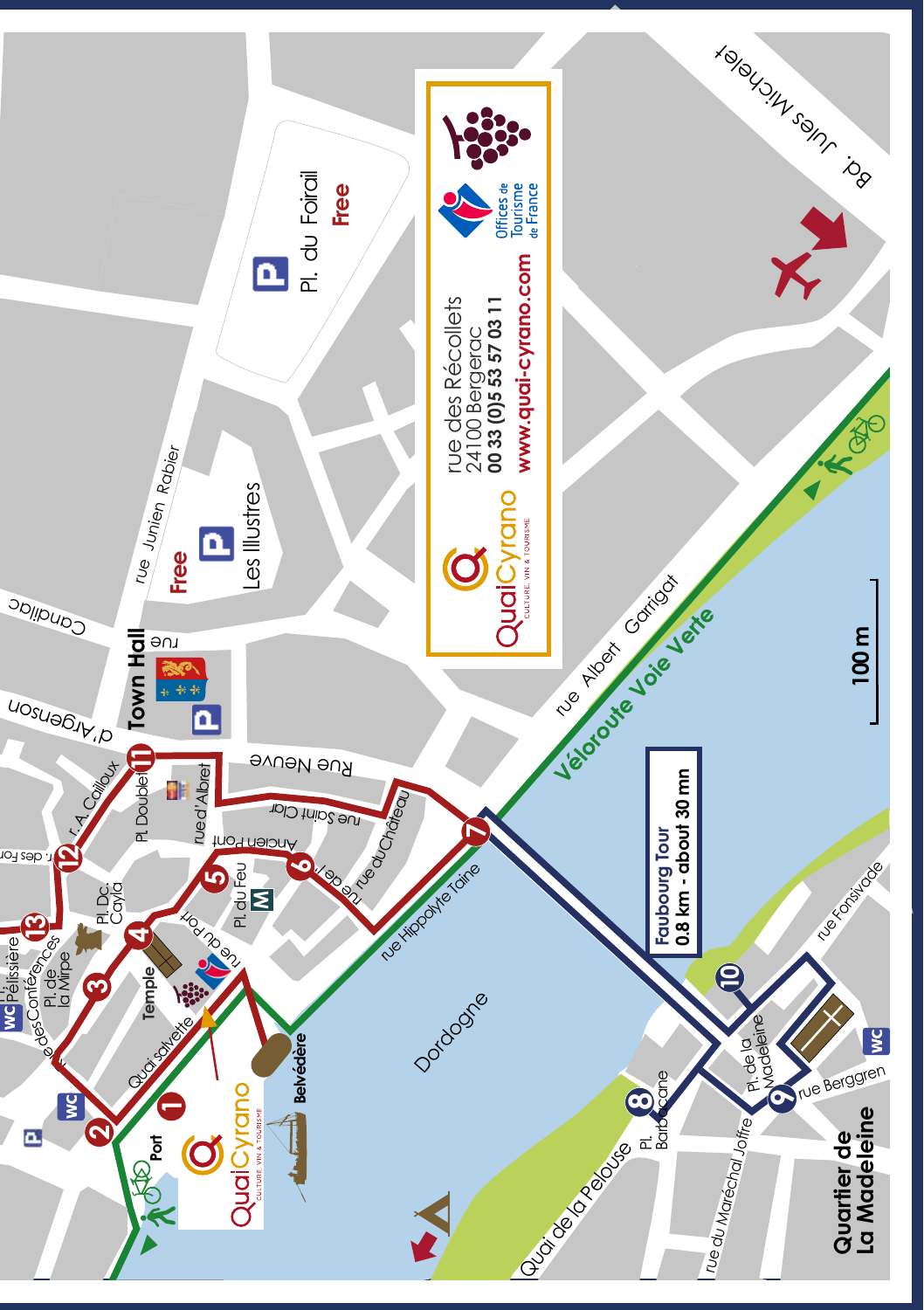## Follow the steps of Cyrano



#### **13. Place Pélissière**

Pilgrimage stop on the Santiago de Compostela route. Statue of Cyrano de Bergerac, polychrome bronze by Mauro Corda :inaugurated in 2005, this bronze celebrates both Savinien Cyrano (1619-1655), the libertine musketeer author of "Voyage dans les États et Empires du Soleil" and the heroic and poignant theatre character that he inspired Edmond Rostand to create in Cyrano de Bergerac, first performed in Paris in 1897.

**Go down the stairs to the square and head for the place de la Petite Mission.**

#### **14. La Petite Mission**

Built in the 18th century to house a small seminary ; today, its vast vaulted cellars are home to the Costi Museum.



**Free**

Under the remarkable vaults of the cellar of the Small Mission, nearly 60 sculptures made from bronze and plaster are on display, created between 1929 and 1973 by Constantin Papa-



christopoulos (Athens 1906 - Paris 2004), known as Costi. This student of Bourdelle belonged to the figurative current in sculpture from the first half of the 20th century, artists who claimed their independence both from the Expressionism of Rodin and from the Modernists who revolutionized art at the beginning of the century. These portraits full of sensitivity stand out against the warm stone of the cellars, as works that can be read as a tribute to the female body. **00 33 (0)5 53 63 04 13**

**Keep on uptown, via Grand Rue and get to place de Lattre de Tassigny.**

#### **15. L'Église Notre-Dame**

Completed in 1865 and designed by famous Paul Abadie, the building is among the architect's most exemplary neo-gothic projects. Inside: two major Renaissance paintings: "L'adoration des bergers" by Godenzio Ferrari (1484-1550) and "L'adoration des Mages" by Licinio Regillo a.k.a. Pordenone (ant. 1550). In front of the church: the war memorial, bronze by sculptor Gabriel Forestier (1927).

**Bergerac during XIXth and XXth centuries (19th century neighbourhood Tour). On the right side of the church, take rue Sainte Catherine ; or take right in rue de la Résistance if you want to shorten and stay on the red tour.**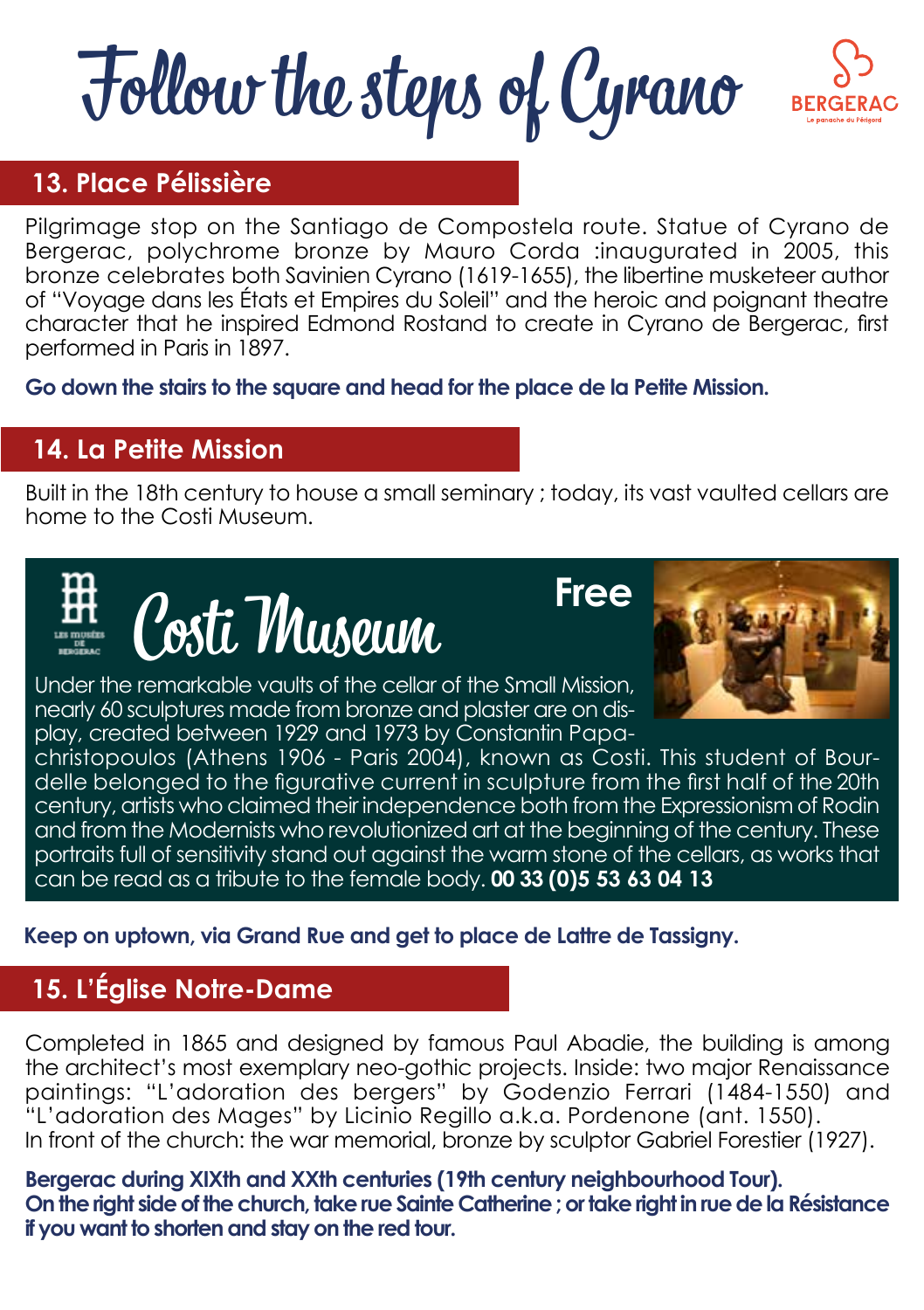Follow the steps of Cyrano



#### **16. Rue Sainte-Catherine**

N°39, birth home of the philosopher Maine de Biran (1766 – 1824); the façade was rebuilt during the Restoration period.

#### **Take right rue de l'Alma the left rue des Deux Conils.**

#### **17. Boulevard Maine de Biran**

Shaded boulevard, nineteenth and early twentieth's architecture, at N°16, today Departmental Services Building, formerly Chamber of Commerce, Art Deco architecture (1939).

**Take on your right, boulevard de Varsovie and follow to place de la République.**

#### **18. Monument à la mémoire d'Albert Claveille (1865-1921)**

Major republican meritocracy figure, minister of Public Works 1917-1920. Former Caisse d'Epargne Bank , Art Deco style (Letelier archi. 1932).

#### **Straight on till rue du Dr Simounet.**

#### **19. Parc Jean Jaurès : Jardin Perdoux**

Public park founded in 1929 after buying grounds from the Perdoux nursery gardeners ; they were the talented Bergerac horticulturalists that acclimatised the Lageströemia Japonica and helped save old French vineyard grape varieties after the great phylloxera crisis of 1870-1880.

#### **20. Parc Jean Jaurès : monuments**

Monument honouring Bergerac playwrights Paul Mounet (1847-1922) and Mounet-Sully (1841-1916), headstone in memory of the poet Jacques le Lorrain (1856-1904).

**At exit of Jean Jaurès Park, facing the entrance of Henry IV College, take right rue Lakanal then left rue Eugène Fromentin.**

#### **21. Collège Henri IV**

The school was built using the architect Paul Abadie's designs and opened in 1869. It epitomises the architectural structure that was believed to best suit the needs of education in the 19th century.

#### **At the exit of rue Eugène Fromentin take left rue Neuve d'Argenson.**

#### **22. Square des Mobiles**

Mémorial from 1870 war. Palace of Justice, neo-classical architecture.

#### **Place de la République.**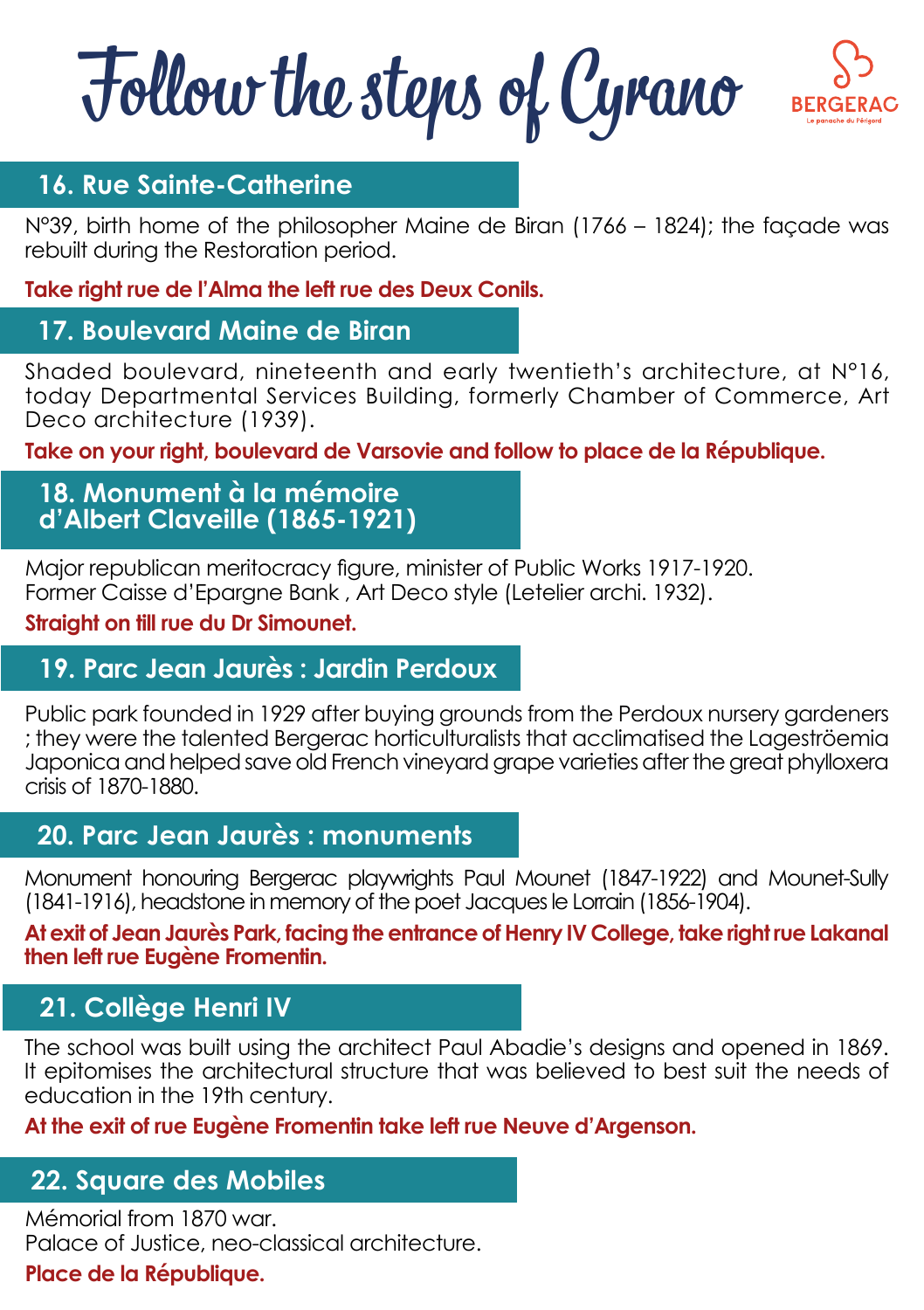Follow the steps of Cyrano



#### **23. Pointe de l'Éperon des Carmes**

This archaeological relic (16th c.) reminds us that Bergerac was among the most powerful fortified town from 1577 to 1621. It was controlled by the Huguenots such as a lot of towns in the south-west of the kingdom.

#### **24. Rue de la Résistance**

Shopping area, architecture from 19 and 20th c.

**Take left rue du Colonel de Chadois, then right rue du Mourier, then left rue du Dragon.**

#### **25. Place Louis de la Bardonnie (former covered market place)**

Shopping district, Baltard style Market Hall, outdoor market on wednesday and Friday, maison Daix known as King Charles the Xth house.

**Cross the market hall then take right rue des Fontaines.**

#### **26. Carrefour de la Font-Peyre**

Former local electricity plant, exhibition. Rue Saint-James, 14th-18th century manors.



19 rue Neuve d'Argenson 24100 Bergerac **00 33 (0)5 53 74 66 66**

**www.bergerac.fr Téléchargez l'application « Bergerac » sur Apple Store et Google Play**







rue des Récollets 24100 Bergerac **00 33 (0)5 53 57 03 11**

**www.quai-cyrano.com**

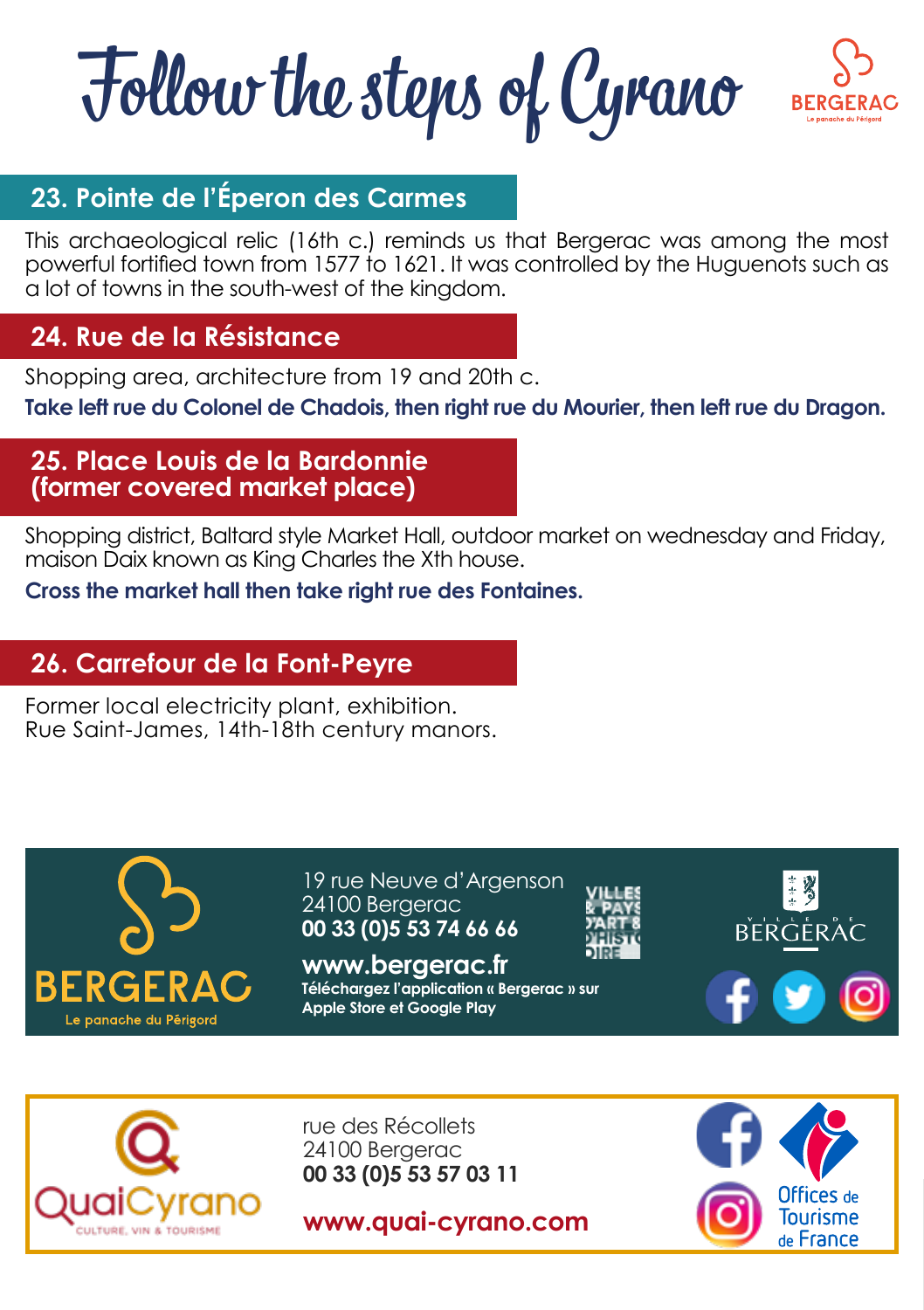Follow the steps of Cyrano



#### **Véloroute Voie Verte**

**From the Alba promenade, take rue Albert Garrigat, continue rue Hippolyte Taine, then to quai Salvette, next follow the Dordogne to Grand-Salvette (27) Magnificent view of the Salvette dam, built in 1852 to facilitate the navigation of boats: shady picnic area.**

Next, the walk takes the path by which cowherds once hauled the barges. For a long time now it has been the favorite walk of the inhabitants.

The opportunity to enjoy the spectacle offered by the rowers of « Sport Nautique Bergerac », which is one of the oldest rowing club in France.

At the end of the walk, you reach the dam; it is a dike 540 ft wide ;

it was built to offer boats a calmer water, especially at the port of Bergerac ; it then had a lock on the right bank. On the left bank, a specific system allows fish to migrate upstream.migrateurs.



Beyond the Bergerac dam, the itinerary will soon (2022) allow you to extend your walk to Saint-Pierre d'Eyraud and then lead the walkers to the Gironde by the right bank. A bicycle connection will make it possible to reach the Gardonne train station. Mainly on its own site (non-motorized travel), the greenway will eventually offer a secure, equipped and continuous bicycle route of more than 35 km between Mouleydier and Le Fleix, with specific facilities: street furniture, rest areas, parking lots... In the longer term, the V91 Greenway Bike Route will be integrated into the V90 Greenway Bike Route of Vézelay and connected: to the West to the Euro-Velo route EV3, to the East to the V87, in Souillac.

#### Follow the steps of Cyrano

Itinerary: concept and realization - City of Bergerac, Bergerac-Sud Dordogne Tourist Office, in collaboration with the Lycée des Métiers Sud Périgord Héléne Duc of Bergerac for the realization of the totems.